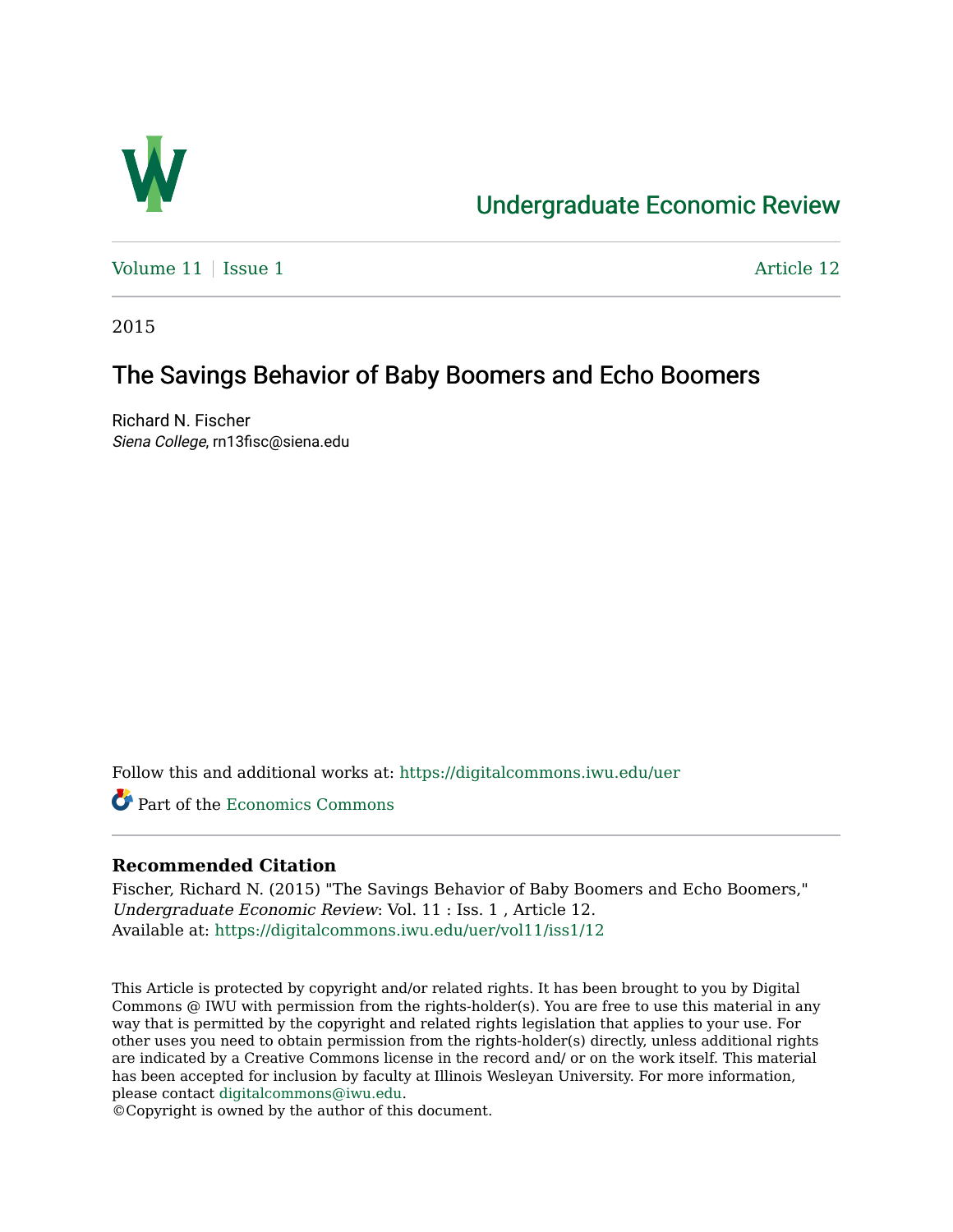## The Savings Behavior of Baby Boomers and Echo Boomers

## **Abstract**

Much has been written on the Baby Boomers and Echo Boomers following the Great Recession. This paper examines the savings behavior of these two groups and gives possible reasons as to why they make such decisions. Using data from a Times Union/Siena College poll to 751 residents in 51 upstate New York counties, I attempt to illustrate why people's perceptions differ from reality. A chi-square analysis is used due to the categorical nature of the data. The findings show that people make economic decisions based on the life-cycle hypothesis and less on the economic recovery.

### Cover Page Footnote

I would like to thank my faculty mentor, Dr. Ashley Provencher, Ph. D., whose encouragement and critiques assisted me in crafting this paper. I would also like to thank Dr. Levy and the Siena Research Institute for allowing me to use their data set, which was the foundation of this paper.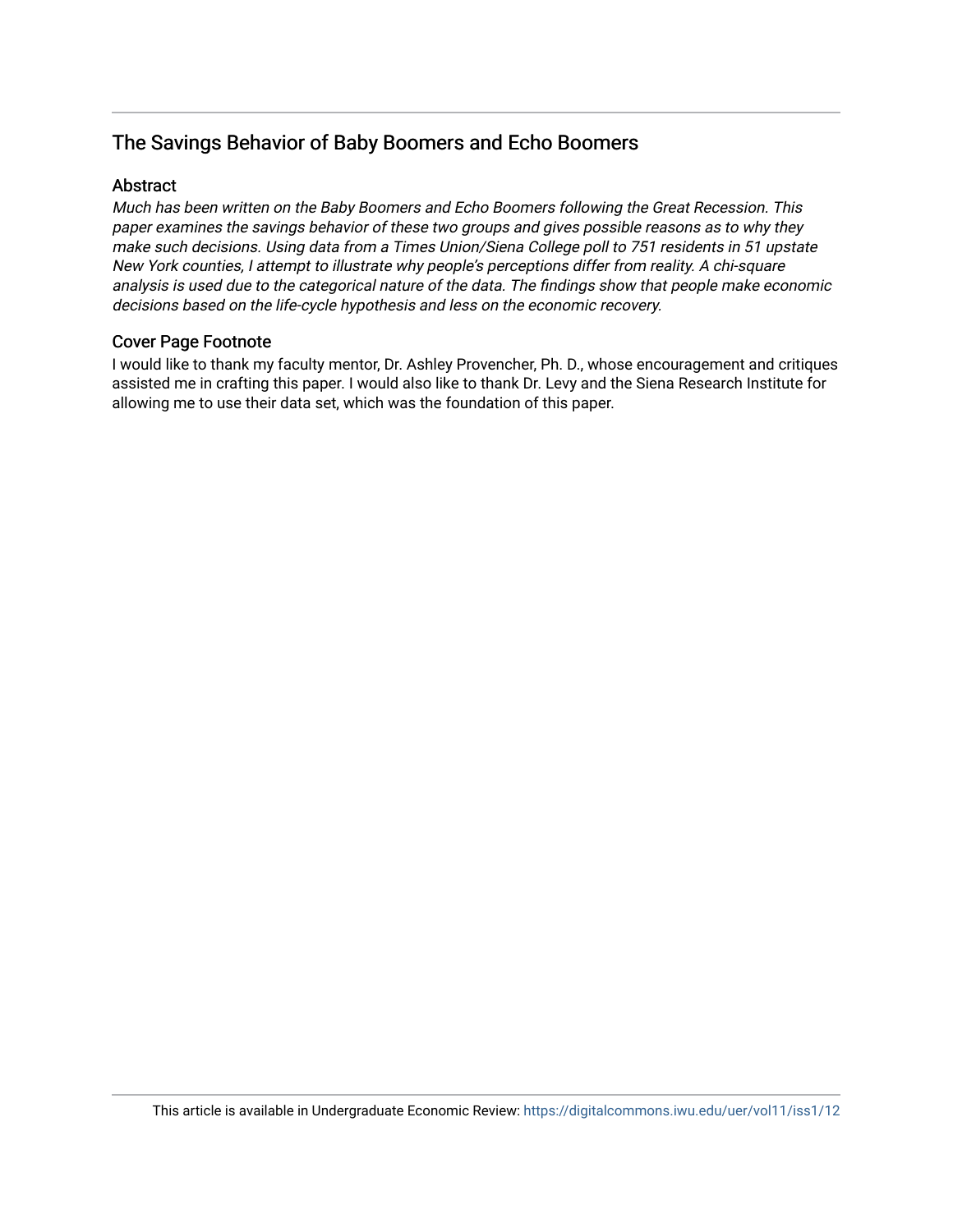## **Introduction**

Although the Great Recession ended in 2009, few have felt the economic gains of the past five years. Indeed, the economic recovery has been largely concentrated among the "superaffluent" (Garson 2013). This paper will explore whether the economic recovery has been realized among residents in upstate-New York. More specifically, this paper will determine whether or not the Great Recession has impacted the savings behavior of perhaps the two-largest generations: the Baby Boomers and the Echo Boomers. Possible reasons as to why people's perception is different from reality and potential policy prescriptions to correct for such misalignment are then discussed.

 Before proceeding, it is important to define the two cohorts that are examined in this study. The Baby Boomer generation's years are defined as those born between 1946 and 1964. The Echo Boomer years, however, are loosely defined. According to Shih & Allen (2006), the years for the Echo Boomers begin anytime from 1977 to 1982 and end some between 1994 and 2003. Likewise, Timmermann (2007) defines the Echo Boomers from 1977 to 1994 (p. 27); Zick, Mayer, and Glaubitz (2012) define the generation as those born from 1975 to 2000 (p. 4). Tom DiPrete, a sociology professor at Columbia University, says that the reason for the discrepancy in years for the Echo Boomers is because this generation is not defined by concrete characteristics. He contrasts this observation to the Baby Boomer generation which he says had characteristics that solidified them as a generation (Bump 2014, para. 5). Some of these characteristics are the rise in the "standard of living" after World War II and the "rise of the nuclear family" (para. 5). Moreover, the Baby Boom generation began when the Greatest Generation returned home from war, married, and started to have children. The generation ended with the invention of "The Pill." For the Echo Boomers, however, the boundaries between Generation X and the Echo Boomers overlap too much to give specific starting and end dates (para. 10).

 For the purposes of this paper, we will define the Echo Boomer generation as those born between 1980 and 1996. This is consistent with the literature and also limited by the data used in this analysis. The next section of this paper looks at the labor market and its connection to retirement savings. Section III synthesizes and reflects on previous literature related to the generational differences in saving. Section IV discusses the methodology of the research analysis. Section V addresses the results of the research and its limitations and section VI offers a discussion of the results. Finally, section VII discusses policy recommendations on how employers and the government can assist consumers in changing their savings behavior and, in turn, improve their savings.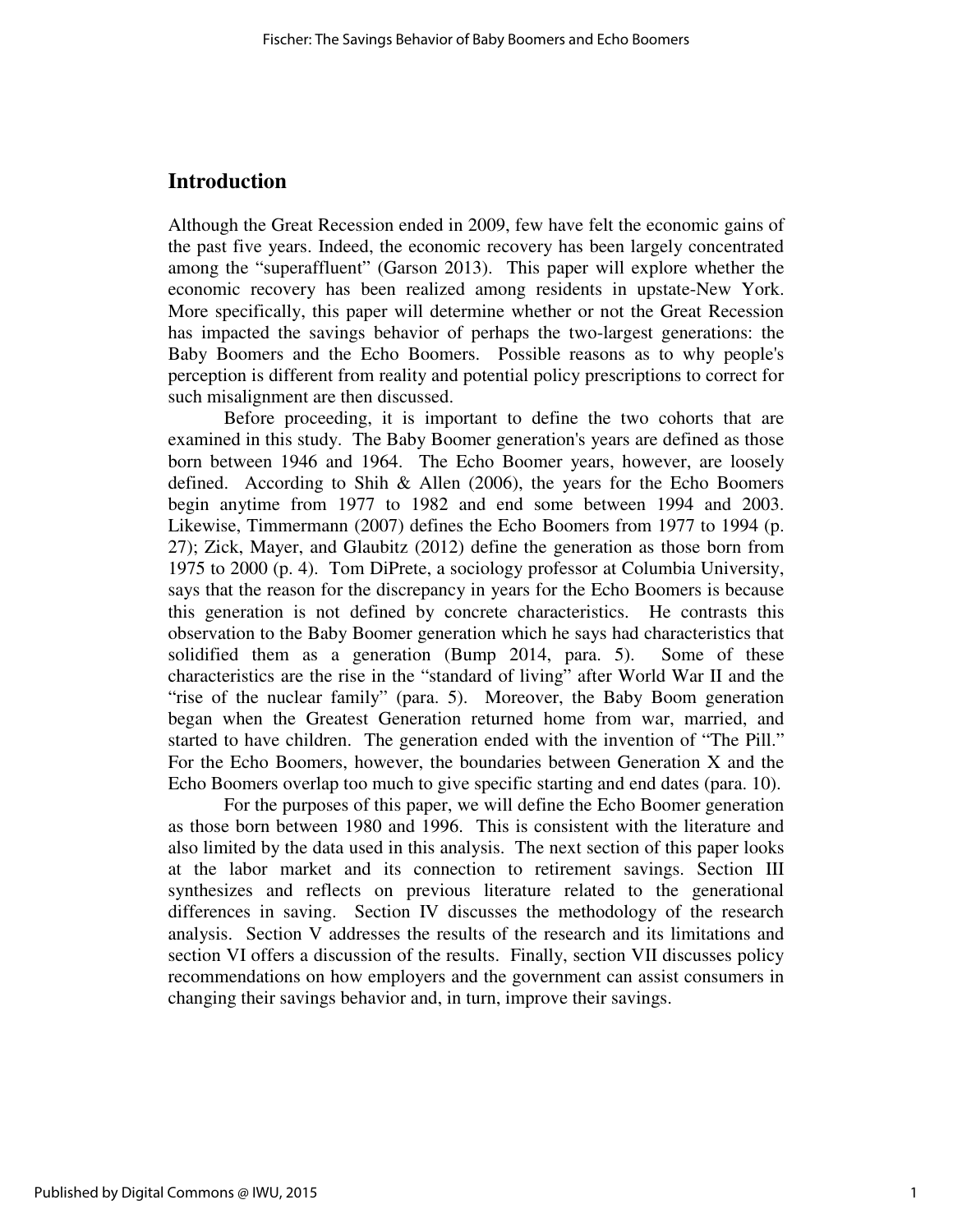## **Labor Market**

For more than 50 years, the labor force participation rate accelerated upwards and reached a high water market at 67.1 percent in the late 1990s (Mosisa & Hipple 2006, p. 35). One reason for the fall in the labor force rate has to do with the Baby Boomers' and their effect on the population size and composition. A flat labor force characterized the 1950s and 1960s. In the years following, however, the labor force rate increased exponentially as this was the time when many Baby Boomers reached the age to join the labor force. During this time, women entered the labor force, which further increased the size of it (Mosisa & Hipple 2006, p. 35-37).

 By 2001, the labor force rate was on the decline mostly due to a recession that began in March of that year. Among the age groups affected, 16-24 year olds suffered the biggest decline in labor force participation (Mosisa  $&$  Hipple 2006, p. 37). "From 2000 to 2005, the participation rate for young adults fell 3.2 percentage points" (Mosisa & Hipple 2006, p. 39). Despite this fall, young men participated at a greater rate than women of this age group in 2005 (Mosisa  $\&$ Hipple 2006, p. 39).

 Another reason for the decline in the labor force was the increase in school enrollment. From 2000 to 2005, school enrollment increased from 32.5 percent to 36.1 percent. This may have been due to the possibility than young adults were having a difficult time finding gainful employment (Mosisa & Hipple 2006, p. 40).

 The entry of women into the labor force during the post-World War II period played an integral role in the labor force participation rate. The 1970s saw the biggest increase in female participation at 13.9 percent. In 1999, the participation rate of women (aged 25-54) hit an all-time high at 76.8 percent. Similar to the overall labor force participation rate, women's participation rate began to decline in 2000. From 2000 to 2005, women in the 25-29 age bracket saw the sharpest fall (2.7 percent). One reason for this fall applies to married women. Many of these women left the labor force to care for their children until they reached school age (Mosisa & Hipple 2006, p. 42-43).

 For men aged 25-54 years, their participation rate began to decline in the mid-1950s. By 2005, the rate hit a low of 90.5 percent (Mosisa & Hipple 2006, p. 47). Similar to women, the decline of men's participation in the labor force can be attributed to those with less education. As low-skilled jobs have disappeared, men with less than a college degree have found it difficult to return to the labor force. Another reason might be due to the fact that restrictions on the Social Security Disability program have been loosened. Thus, the number of people benefitting from this law has increased (Mosisa & Hipple 2006, p. 49).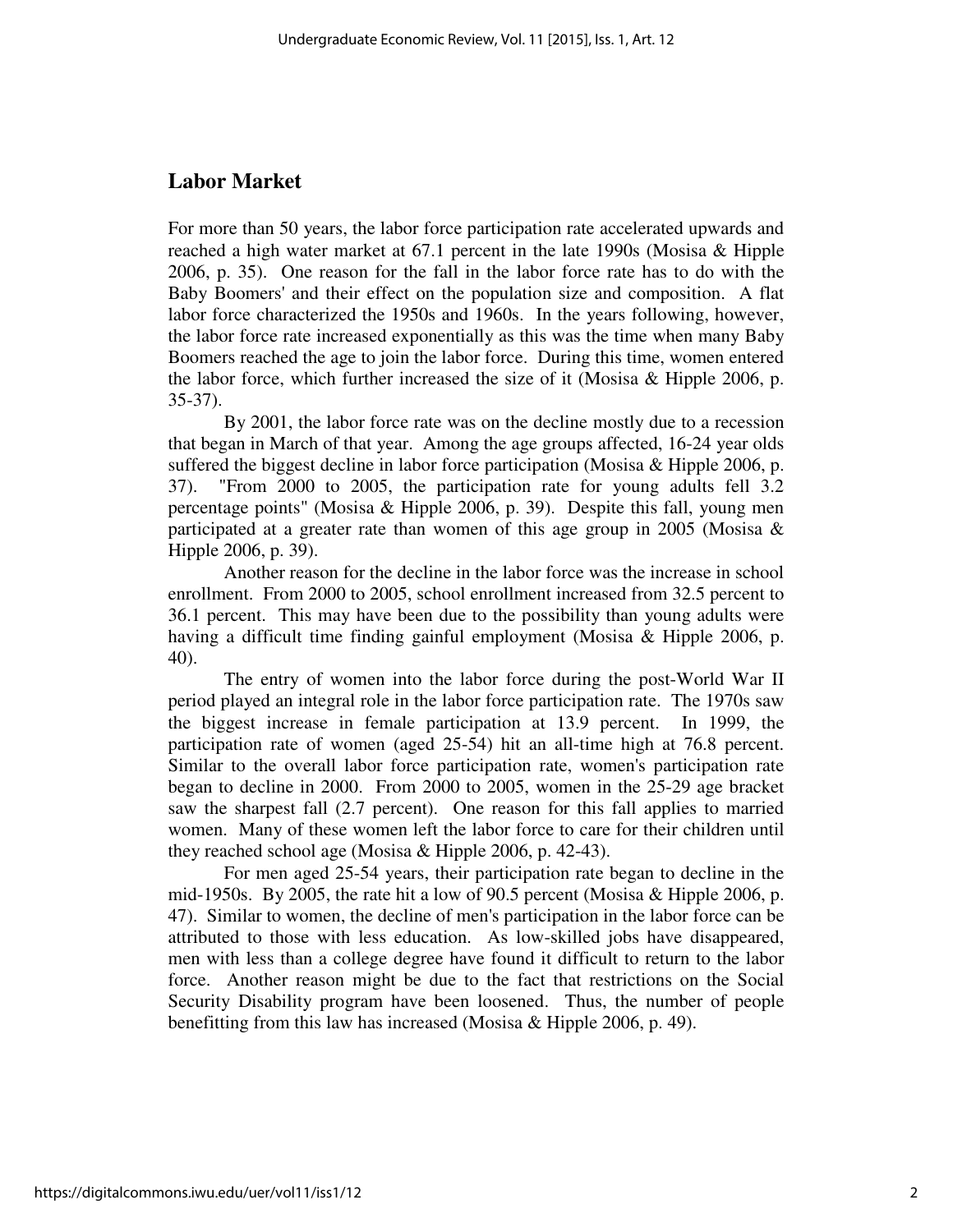

Figure 1: Labor Market Participation Rate of Men vs. Women by Age

#### *New York Labor Market*

 From 2007 to 2012, the labor force participation rate in New York State dropped. This drop, however, differs among age groups (Olsen 2012, p. 3). For age groups under the age of 55, labor force participation dropped particularly for younger workers. Members of this group may have decided to stay in school as the state went through the recession. On the other hand, the labor force participation rate for those above age 55 actually increased (Olsen 2012, p. 3). New Yorkers between the ages of 55 and 64 witnessed an increase of 1.9 percent while those aged 65 or older experienced an increase of 2.2 percent. The increase among the 65+ group is attributed to the fact that many of these consumers lost their savings during the Great Recession. To make up for their losses, they returned to the work force (if retired) or decided to work past the normal retirement age (Olsen 2012, p. 3).

### *Linking the Labor Market and Retirement Savings*

 From 1948 to 1995, the labor force participation rate of workers aged 55 and older fell by 13.3 percentage points (Mosisa & Hipple 2006, p. 49). Beginning in 1996, however, this trend began creeping upwards for both men and women. One reason for this upward trend in the labor force was the increase in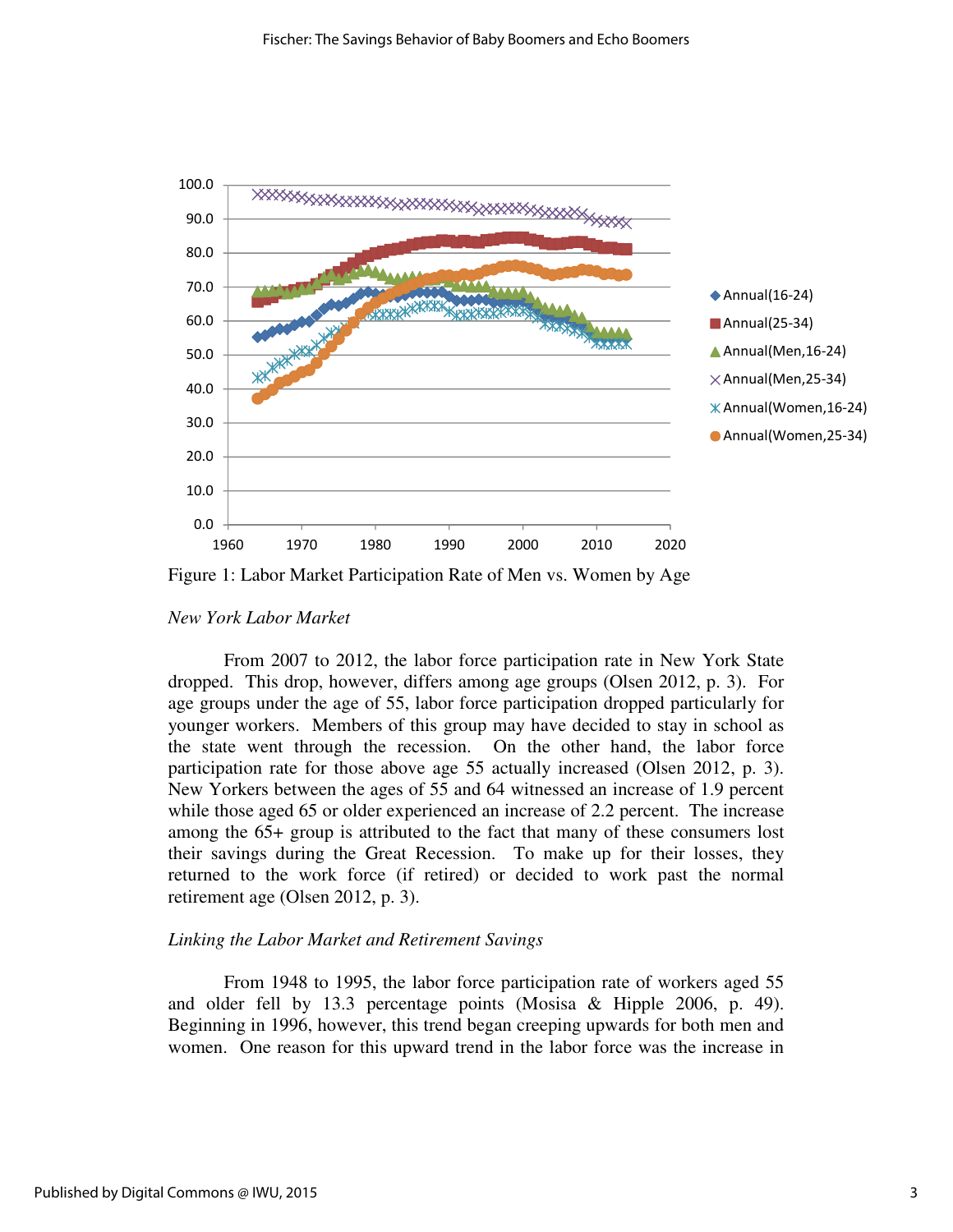retirement age for Social Security benefits (Mosisa & Hipple 2006, p. 50). In 1983 the normal retirement age was raised as part of the Social Security reform legislation, and this change only applies to those born in 1937 or later. This increase in the age may have caused individuals to stay in the labor force longer than they had anticipated (Mosisa & Hipple 2006, p. 51).

 Another reason is the change from Defined Benefit (DC) to Defined Contribution (DC) plans (Mosisa  $&$  Hipple 2006, p. 51). More specifically, there has been an increase in the number of 401(k) plans and a fall in pensions. This change has placed the onus on workers to save more. Also, DC plans involve more risk as a fall in the stock market can affect the workers' account balances. This risk behavior may lead some people to stay in the labor force longer (Mosisa & Hipple 2006, p. 51).

 Improvements in health play a role in workers participating in the labor force. Improvements in health lead to longer life expectancy which, in turn, leads to a longer participation in the labor force (Mosisa  $&$  Hipple 2006, p. 51).

 Decline in retiree health benefits may also play a role. Between 1997 and 2002, access to health benefits from employers dropped off from 22 percent to 13 percent. For Medicare eligible workers, access fell from 20 percent to 13 percent between 1997 and 2002. This lack of access to health care coverage might force individuals to work longer because they are unable to afford insurance from their pockets (Mosisa & Hipple 2006, p.51).

## **Generational Differences on the Decision to Save**

Two theories exist regarding retirement savings behavior: the life-cycle savings hypothesis and the theory of planned behavior (DeVaney & Chiremba 2005, p1).

 The life-cycle savings hypothesis posits that people want to establish the same level of consumption during their lives. At the beginning of this cycle, household members borrow money early-on in their careers because of lower earnings. As their incomes increase, however, one can expect that savings will increase as retirement becomes the end-goal (DeVaney & Chiremba 2005, p. 1).

 The theory of planned behavior says that people allow their beliefs and previous experiences to influence their decisions and behavior (DeVaney & Chiremba 2005, p. 1). In other words, if a consumer has saved in the past for consumption, such as buying a house, then that person will be more likely to save compared to a consumer who has never saved (DeVaney & Chiremba 2005, p. 1).

 How people save may be answered by observing the costs of planning and learning that many people face on a daily basis. Lusardi (2001) attempts to answer this by assessing the use of consultants in order to acquire information for savings among 51 to 61 year olds. In her study, using data from the Survey of Consumer Finances (SCF), Lusardi (2001) found that people consult multiple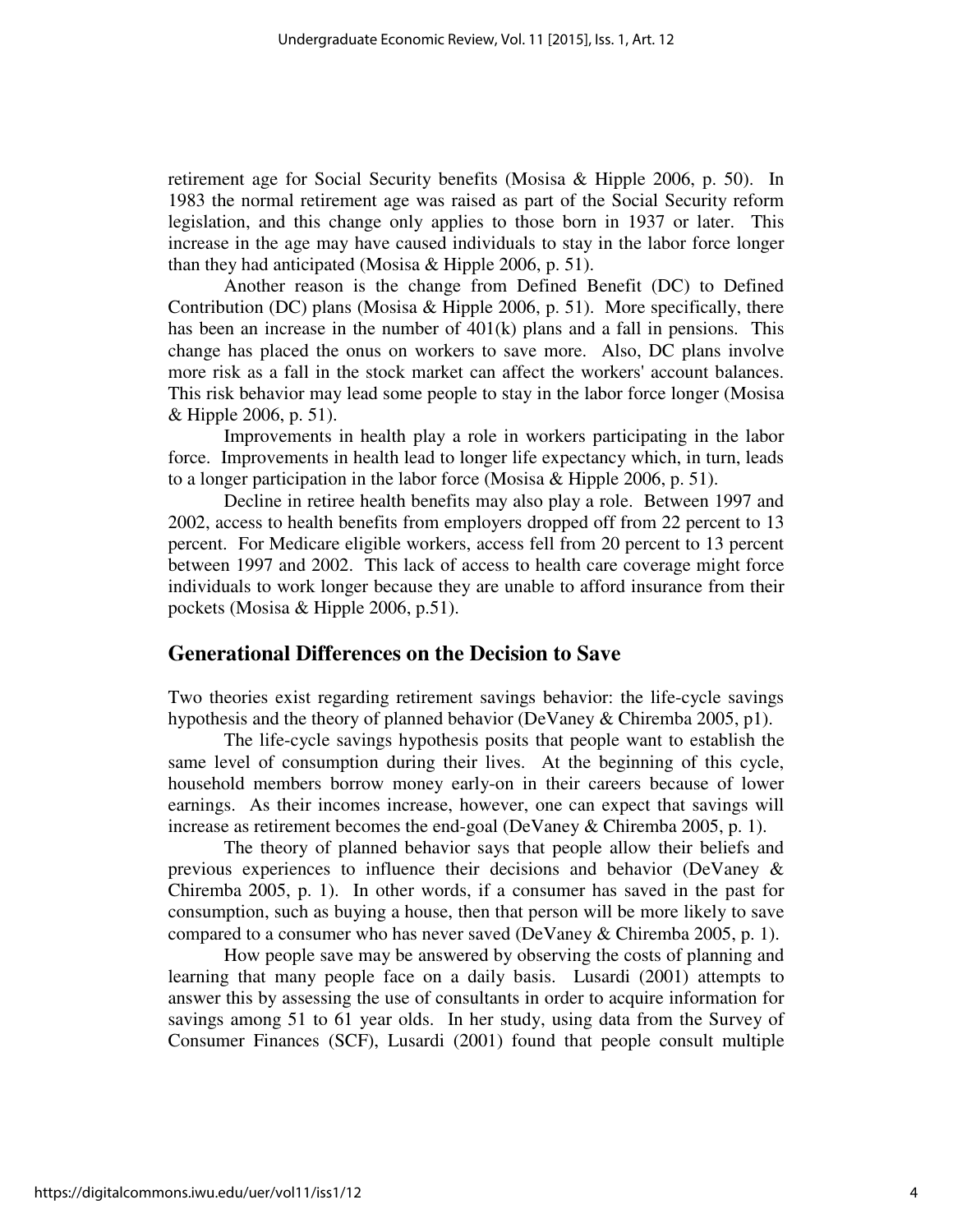sources of information so that they are equipped with the best advice on how to save (p. 8). These sources may include anyone from professionals (financial planners) to family members. Higher educated consumers are more likely to consult professionals while lower educated individuals are more likely to read magazines and newspapers that offer savings advice. Both higher and lower education groups, however, were both likely to consult friends and family (Lusardi 2001, p. 9).

 The information Lusardi extracted from the SCF fails to report whether or not people follow through on the advice given from different sources of information. Nor does it demonstrate how much people save. Another limitation is that the survey looks at higher and lower education groups but fails to differentiate between the two groups. In addition, it focuses on workers who are nearing retirement age (51 to 61 year olds). While this group is more likely to save for retirement, they are by no means the only demographic and economic group that saves. While I do not look at education levels in my analysis, I do focus on different age groups to show the differences in savings behavior. In addition, I plan to show why people are likely to save.

 Lusardi extracts data from the Health and Retirement Survey (HRS) to illustrate four reasons that explain differences in patterns of household savings (Lusardi, 2001, p. 13): pension and social security wealth, past economic circumstances, future expectations, and preferences. The HRS focused on individuals born between 1931 and 1941 and asked them questions on housing, wealth, and income (Lusardi 2001, p. 29).

 The first piece of information is pension and social security wealth. Using people's Social Security records, one can compute how much a person has accumulated through Social Security. However, this is only possible if that person gives permission to view their Social Security records (Lusardi 2001, p. 13).

 Looking at how past economic circumstances has affected people's behavior is another insight. Past economic circumstances may include anything from inheritance to unemployment. Studying these situations may provide insight in the wealth holds of consumers (Lusardi 2001, p. 13).

 Expectations about the future play a role in the savings behavior of individuals. People might expect asset prices to increase or they may expect to live well into their eighties. "If household have a precautionary saving motive, the care not only about the decline in income at retirement, but also about risk, which can be measured empirically by the variance of earnings" (Lusardi, 2001, p. 13-14).

 Although not sufficiently explored, preferences are another vital aspect of household savings. Preference variables that must be taken into account include risk aversion and time preference (Lusardi, 2001, p. 14).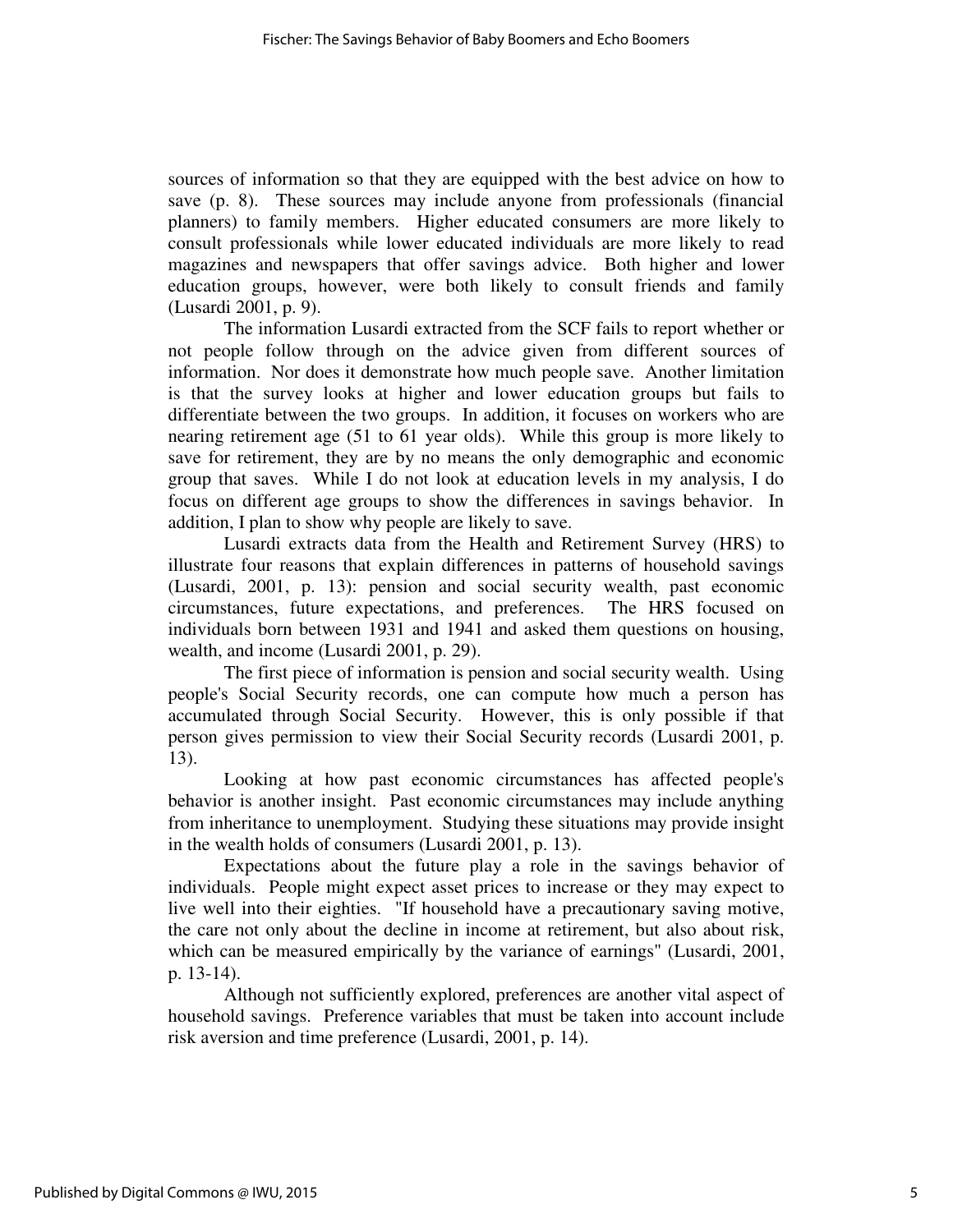Regarding the savings patterns of Baby Boomers, DeVaney and Chiremba (2006, p. 1) assert that views on the economic well-being of Boomers vary. A commonly held perception says that Baby Boomers are not saving enough for retirement (Gist, 1999, p.1). Baby Boomers have often been labeled as a spendnow, save-later generation (Gist 1999, p.1). To illustrate this point, DeVaney and Chiremba (2006) cite a study conducted by Teresa A. Sullivan and her colleagues in 1991. According to Sullivan and her colleagues, Baby Boomers were susceptible to losing all of their money (p.1).

 On the other hand, others say that the opposite is true and believe that the Boomers are/will be better off in retirement than previous generations. Scott A. Bass for instance, says that Boomers will be fine because they are "healthier, better educated, and wealthier than previous generations" (DeVaney & Chiremba 2006, p.1). From this perspective this is most certainly true. The Boomers are living longer than previous generations, many were the first in their family to go to college, and they helped build up consumerism in America. However, there are drawbacks concerning the Boomers. If Baby Boomers are indeed not saving enough, then that means they will struggle during their retirement years as they attempt to keep up their current lifestyle with a fall in their savings. This fall is assumed to occur because they will not be working during their retirement years. If they do find out, however, that they need to earn more, then some will return to the labor force just so they can support themselves. This will not only be a drawback for them but it will also prevent younger generations from entering the labor force as they were assumed to take over the jobs that the Baby Boomers left behind.

 People save for numerous reasons. Baby Boomers cite three reasons for savings: precautionary (29 percent), retirement (23 percent), and investment (22 percent) (Gist 1999, p. 14).

Precautionary reasons include hard times, illness, emergencies, among other things. Gist found that "Boomers were just as likely as those under age 30 or those between the ages of 50 and 64 to save for precautionary reasons" (1999, p. 14). He also describes the Boomers as a generation that pays little attention to savings as opposed to 50 to 64 year olds but more likely than younger generations to save for retirement. Moreover, Gist (1999) further points out that the Baby Boomers were more likely to be more concerned with helping their children pay for school and, thus, have less income to put towards themselves ( p.15).

While 46 percent of Boomers make saving for retirement a priority, 24 percent of Boomers do not make it a habit. Baby Boomers also tend to be riskaverse. About 37 percent said they were risk-averse (Gist 1999, p. ii). Gist (1999) asserts that this number is not completely accurate because one of the reasons Baby Boomers save is for investment reasons. No matter how safe an investment is, it is still a risk nonetheless (p. 17-18).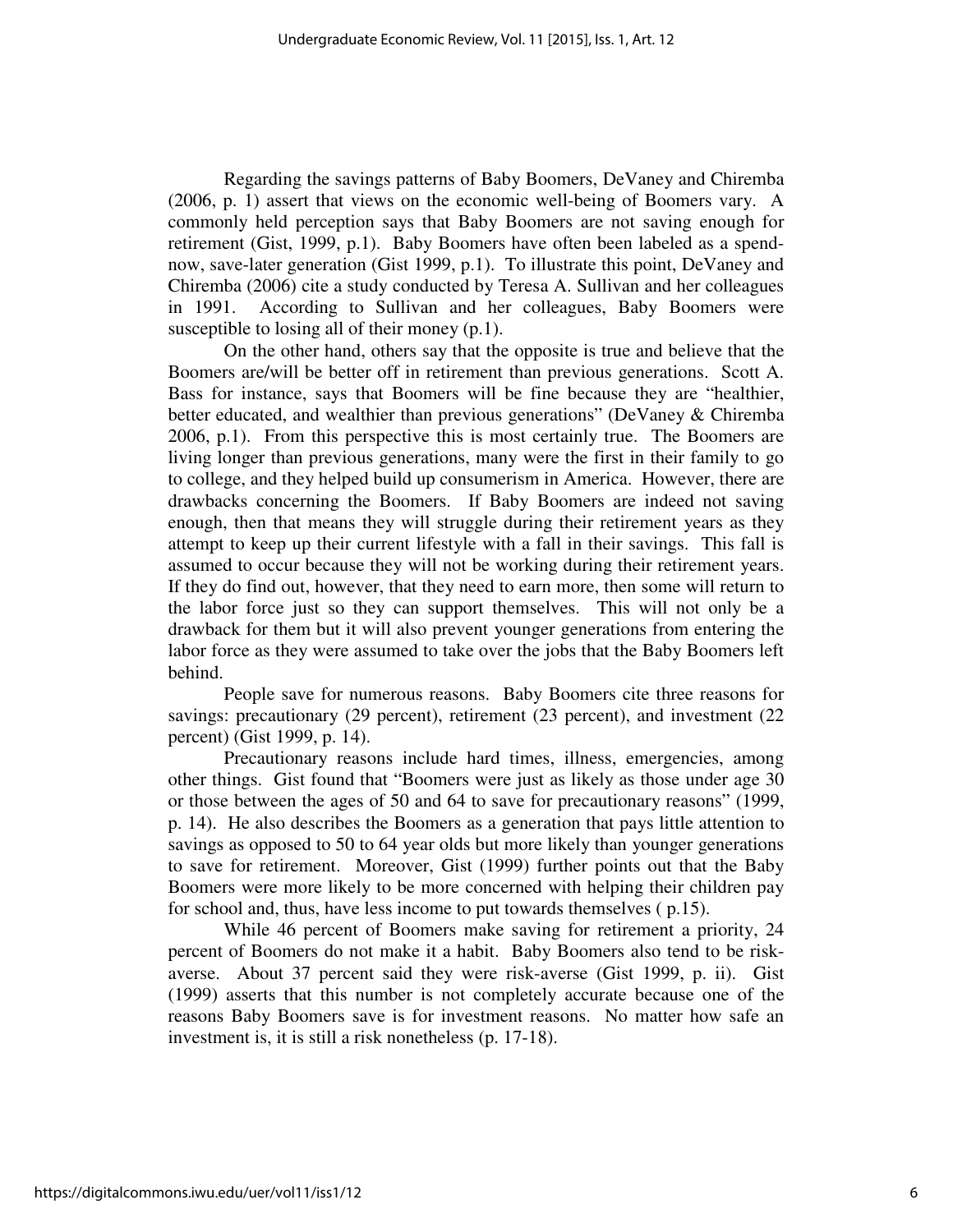Gist (1999) cites the Survey of Consumer Finance (SCF) in his paper. Although the SCF is one of the more highly used wealth surveys, it places a great emphasis on the wealthy which can lead to sampling errors (p. 1). Another issue with this particular survey is that it strictly measures wealth. Other methods exist in measuring savings such as the National Income and Products' Account (NIPA) data. Unlike the SCF, NIPA measures "personal saving as the difference between personal income and personal consumption" (Gist 1999, p. 3). Although both ways should arrive at similar conclusions, that is not always the case and adjustments must be made to account for such errors (Gist 1999, p. 3).

 Another limitation is the date of this work. It was published in 1999. Much has changed in those fifteen years and people's perceptions and reasons for saving have likely changed. The data set I use is from 2014 and gives a better description of how people may view their economic situation and what they think their future will hold for them.

 Little literature exists on the savings patterns for retirement of Echo Boomers. A survey conducted by Lincoln Financial Group and Money magazine ascertains that a majority of Echo Boomers are putting money towards retirement (Alch 2000, para. 10). The average age to start saving was about 23 years old whereas the average age when Baby Boomers began saving for retirement was about 27 years old (Alch 2000, para. 10).. The survey also found that the youth are nervous that they are saving too little and that Social Security will be long gone before they reach retirement (Alch 2000, para. 10). These findings show that the perception of Echo Boomers differs from reality. If Echo Boomers are beginning to save earlier than Baby Boomers were at the same age, then that change in behavior may be a result of the Great Recession. Many consumers of this generation witnessed how the Great Recession affected the older generation and they do not want to go through a similar event in the future. More work has yet to be done on this generation. This may be because much of this generation is still young and have yet to begin saving a significant amount of income.

 It should also be noted that when the Baby Boomers were at the same stage of life as the Echo Boomers are now, they were a confident group that was determined to live a comfortable lifestyle. Compared to earlier generations, the Boomers were much more wasteful with their money and resources. As young adults, they were risk-tolerant and lived well beyond their means with the expectation that they will make up for it as they age because earnings typically increase as one ages and gains experience in the labor force (Ratajczak, 1994, p. 20). By their 30s, many were still not saving. Rather, they were spending their money on their family and entertainment (Ratajczak 1994, p. 20).

 The decline in savings of the Baby Boomers can be attributed to their situation. Unlike the previous generation that suffered to make ends meet through the Great Depression and World War II, the Baby Boomers were not exposed to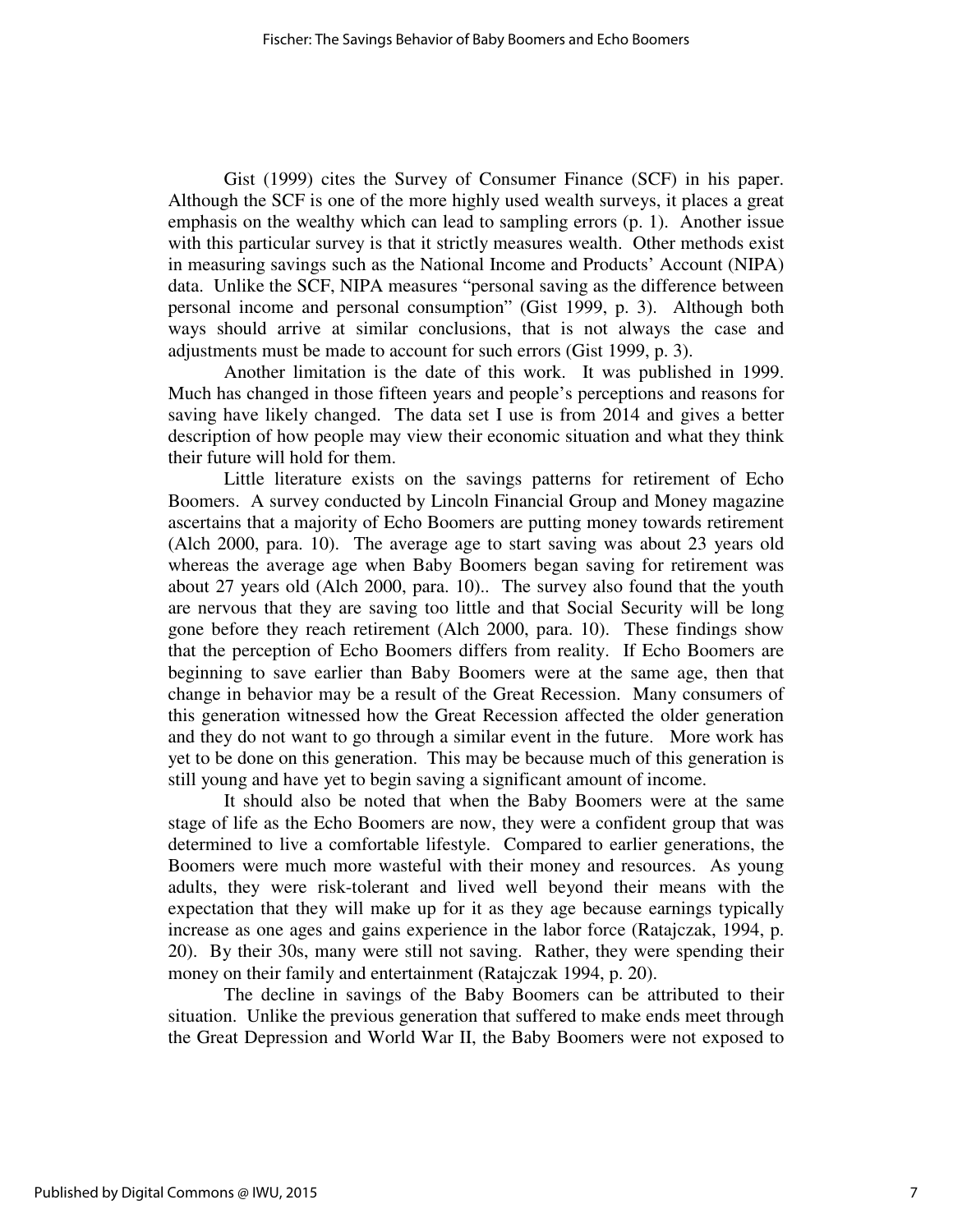financial hardships. As a result, the Boomers were not as concerned about the future and, thus, were more prone to spend money on materials and activities that satisfied their immediate wants (Ratajczak 1994, p. 20).

 Zick et al. (2012) focus on this question in their 2012 paper. In fact the first sentence of the introduction is, "How has the Great Recession changed Americans' financial attitudes and behavior?" They found that Echo Boomers were "more likely to report that they had increased their retirement savings" compared to Baby Boomers (Zick et al 2012, p. 10). They were also the group most likely to believe that they will be able to keep up a lavish lifestyle during their retirement years (p. 12). They were more likely to be skilled and knowledgeable on a wide array of personal financial topics. They also seemed to be the most ambitious and practical as many asserted the importance of meeting with a financial advisor to discuss their personal finances (p. 5). This suggests that the Echo Boomers took notice when they witnessed the losses their parents suffered in the aftermath of the Great Recession. This generation is much more cautious and will be more cautious throughout their lives. They want to live a comfortable life without having to worry about their financial situations.

 A 2009 survey asked questions pertaining to retirement behavior decisions (Zick et al. 2012, p. 6). Data was collected from this survey and also from two focus groups that answered questions from the survey. The paper focused on retirement-related activities among different age groups. According to the findings, Baby Boomers were more likely to believe that they will have to work longer in order to build up their retirement funds (Zick et al. 2012, p. 11). They were also more likely to resist change to their investment strategies (Zick et al. 2012, p. 10). The data also looked at Echo Boomers and showed that they may have benefitted the most from the recession. Unlike older generations, Echo Boomers appeared to emerge from the recession with minimal loss in confidence and with all the potential in the world (Zick et al. 2012, p. 13).

 Not only did I look at how the Great Recession affected young adults, but I also looked at when the Baby Boomers were young adults and the Great Stagnation was imminent in the United States. I then compare the two events and see how they resemble and differ from one another. First of all, what is stagflation? Stagflation is a period of negative output growth and rising inflation (Mankiw 2012, p. 296). The most recent stagflation period occurred in the early to mid-1970s and was caused by OPEC (Organization of Petroleum Exporting Countries). In the early 1970s, OPEC reduced the oil supply which caused a spike in oil prices. 1974 saw the largest increase in oil prices (68 percent). Consequently, these sharp increases also caused high inflation and rising unemployment (Mankiw 2012, p. 298). This period is what became known as the "Great Stagnation".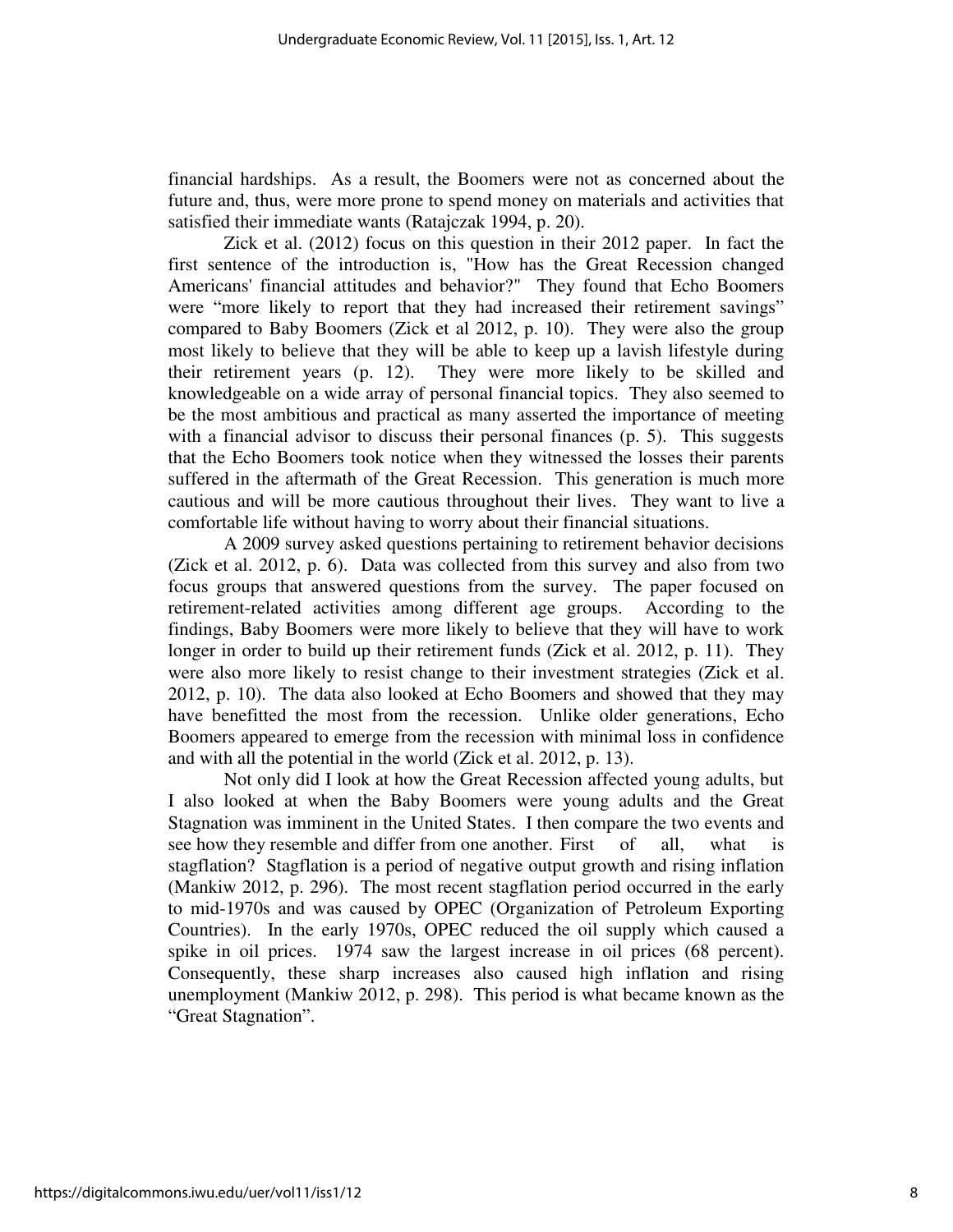Both the Great Stagnation and Great Recession share similarities. One is the large increase in oil prices at the onset of the recessions (Labonte 2000, Summary section, para. 3). Even though oil prices jumped up following the latest recession, they did not adversely affect the economy in the United States mostly due to "conservation efforts and technological changes." Also, the amount of oil consumed per unit of real GDP has decreased drastically over the past three decades. Ergo, oil prices would need to experience an exponential increase in prices to have the same affect that it did in the 1970s. (Mankiw 2012, p. 299).

 Another similarity is the large fall in GDP. In 1973 and during the Great Recession, GDP fell by 3 percent and 4.1 percent respectively. While the falls in GDP were significant, the reasons behind it were rather different. High interest rates in the 1970s most likely caused the severity of the 1973-1975 Recession. In the most recent recession, interest rates were not as high although inflation was initially prevalent. However, the inflation did not come close to what it was three decades prior (Labonte, 2000, p. 2-3).

 A third similarity is the high and prolonged unemployment rate. Following the 1973 recession, unemployment continued to rise for 19 months whereas unemployment following the Great Recession continued to increase for 22 months. In addition, the unemployment rate hit its peak following the end of each recession. The peak for the 1973 recession was 9.0 percent while the peak for the Great Recession was 10.1 percent (Labonte, 2000, p.4).

 Differences of both recessions must also be highlighted in this paper. The first difference is the high inflation experienced during the 1970s was not as high as inflation during the Great Recession. High inflation during the 1970s made the Federal Reserve hesitant to reduce interest rates. On the contrary, inflation was not as high following the Great Recession. During this time, the Federal Reserve kept interest rates at or near zero (Labonte, 2000, Summary section, para. 2).

 Another difference is the fall in housing prices that caused the Great Recession. While it housing prices do often to fall during economic downturns, the bursting of the housing bubble right before the Great Recession was more serious than usual (Labonte, 2000, Summary section, para. 5). Whereas housing is often blamed for the beginning of the Great Recession, the shift in oil supply by OPEC is often blamed for starting the 1973-1975 Recession (Mankiw, 2012, p. 298).

 A unique characteristic of the Great Recession is the "severe disruption to financial markets" (Labonte, 2000, Summary section, para. 6). While it is not uncommon to notice declines in the financial markets during economic downturns, it was uncommon for the market to continue to fluctuate as was evident following the most Great Recession. In the past, financial markets would have returned to operating normally (Labonte, 2000, Summary section, para. 6).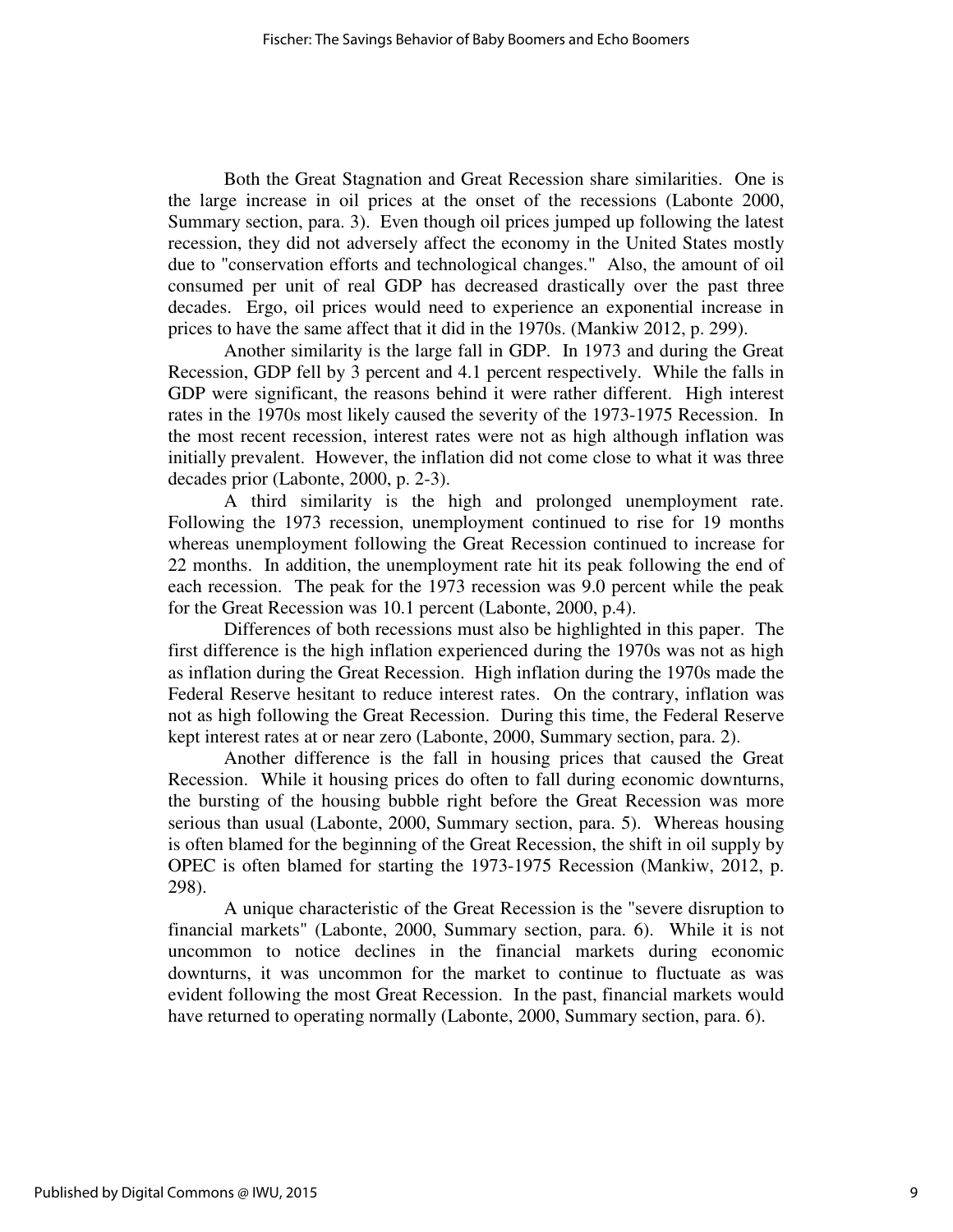Information regarding the Great Stagnation's effect on savings behavior was difficult to obtain. The graph below shows the trend of the personal savings rate from 1970 to 2013:



Figure 2: Personal Savings Rate (1970 to 2013)

Source: Bureau of Economic Analysis, National Income and Product Accounts (NIPA)

Note: Personal savings rate as a percentage of Disposable Income Note: Unknown whether numbers are real or nominal.

 It is impossible to infer whether or not the values in the chart are real or nominal. The numbers are not as important so much as the trend is. Based on the data, the personal savings rate began to descend in the mid-to-late 1970s. In the midst of the Great Recession, the savings rate hit its lowest point before rebounding. Munnell and Cook (1991) assert that the decline in the savings rate is attributed to two reasons. The first reason is the increase in housing prices in the 1960s and the 1970s (p. 17). During this time, people invested more of their income on housing due to the potential to sell the house at a higher price at a later time. The second reason for the increase in housing was the accounting effect (p. 17). "The nationals account seriously understated the return to housing following the boom" (p.17). As a result, income and saving fell during the 1970s and 1980s. The second reason is the funding limits placed on pensions during the 1980s. Employer contributions to pensions declined significantly due to the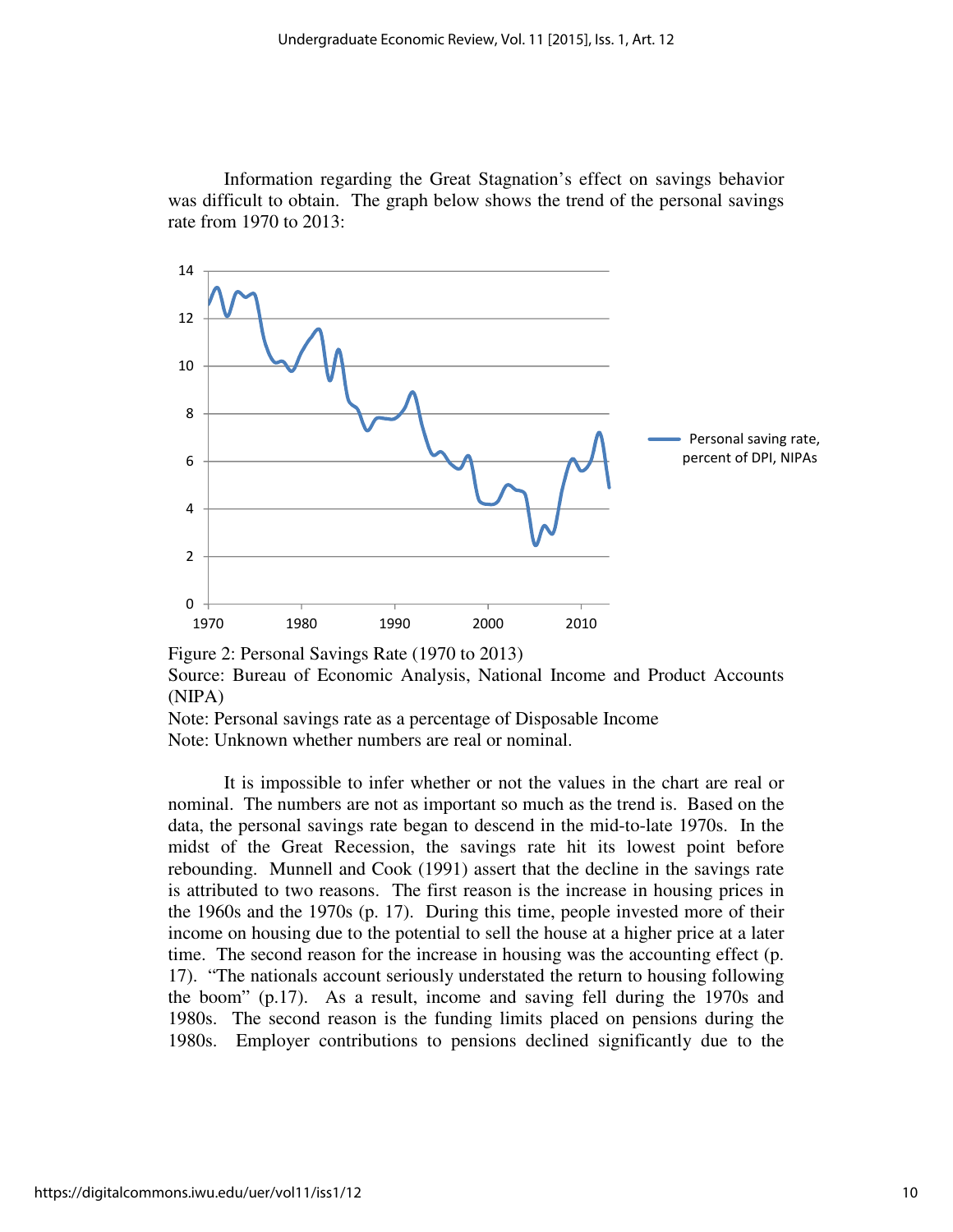increase in stock prices. In turn, this increase in stock prices maxed out the contributions to pensions as per the Internal Revenue Code's limit (p. 17-18). The savings rate remained close to 5.5 percent for much of the 1990s. More recently, in 2012, the rate fell to about 4 percent.

## **Methodology**

The data for this paper originates from a Times Union/Siena College poll that was conducted from August 20 to September 4, 2014. 751 residents from 51 counties in Upstate New York were asked questions over multiple telephone calls. Data was divided by age and gender to ensure representativeness. Sampling was conducted via random digit dialing to land lines and cell phones weighted to reflect known population patterns. The margin of error was +/- 3.6 percentage points. This survey was the second part of a television series called the "How We Live: The Fabric of Upstate Life." The counties included in the survey were those North of Orange and Putnam not including these. The map below shows the counties that were part of the survey.



Figure 3: Map of New York State – Surveyed counties are shaded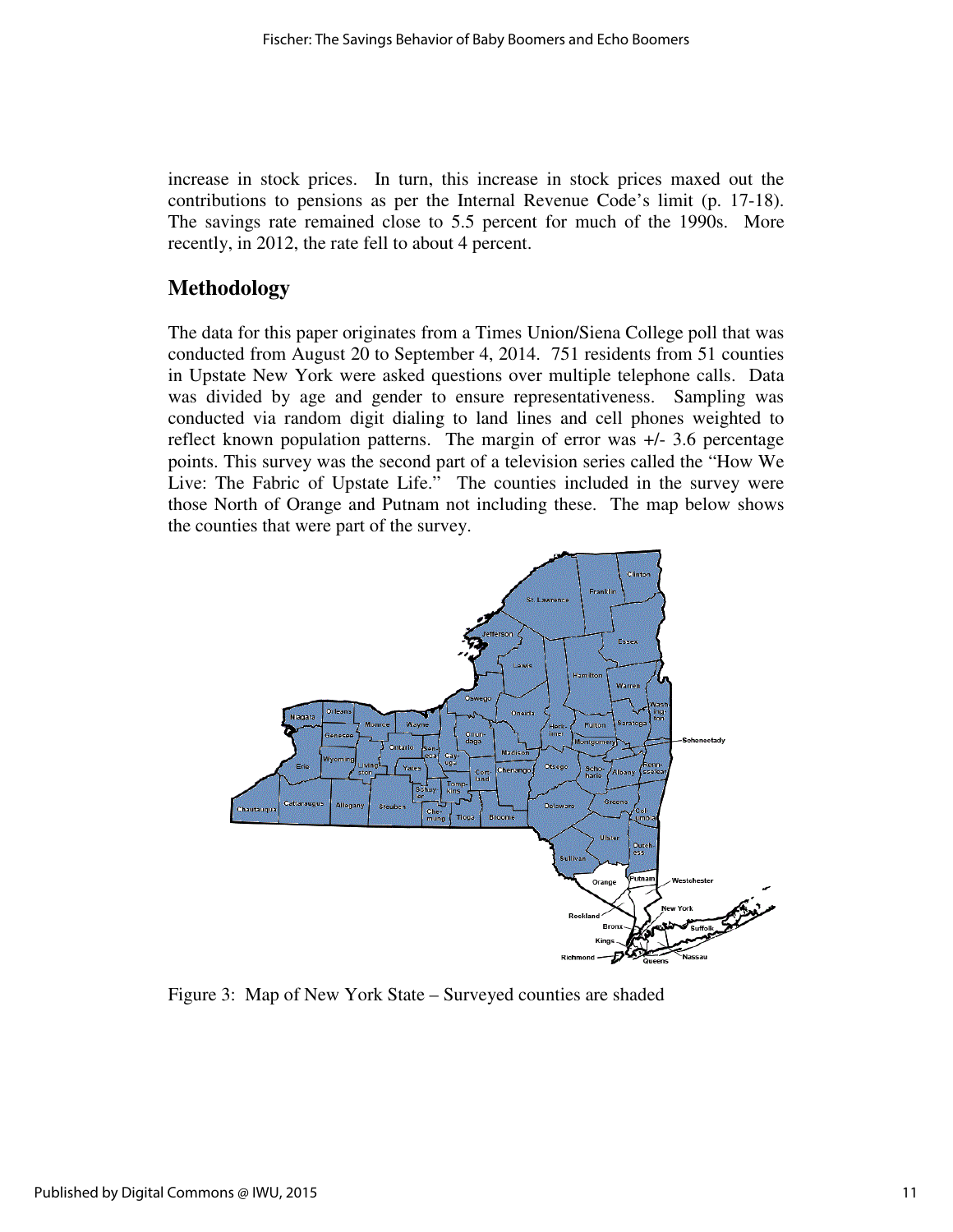## **Results and Limitations (See Table 1)**

Due to the categorical nature of the data set, chi-square tests were used to evaluate the relationship of one variable to another. Most of the chi-square tests tested age against another variable that might help explain the savings behavior of those groups. One of the weaknesses of a chi-square test, however, is that they only test one variable at a time. As a result, multiple chi-square tests were needed for this particular survey. Other limitations of the survey include that one cannot infer whether or not the economic recovery played a role in people's savings behaviors as the questions appeal more to people's own perceptions about their situations. In addition, the data does not tell one the savings behavior of individuals before 2007. The only way to understand this is to read what others have written on the subject.

 Across the boards, Baby Boomers and Echo Boomers were found to have seen their income and expenses even out. Both groups were also most likely to make at least a small contribution to their retirement funds. One limitation of this is that the data does differentiate between a "great deal" of a contribution versus a "small amount" of a contribution. Depending on who was asked the question, a small amount for one person might be a significant amount for another. If someone wanted to know this, they might test to see who falls into which income bracket. That may give a better indication of who contributed what to their respective retirement funds.

 Slightly more than half of Echo Boomers (51.3 percent) did not pull money out of their savings or retirement accounts in order to pay for other expenses. A little bit more than half of Baby Boomers (53.4 percent) did pull money out of their savings or retirement accounts in order to meet other expenses. The p-value, however, was found to be above 0.05, which means that there is no relationship between "Age" and "Savings & Retirement Funds."

 In addition, Baby Boomers were more likely than Echo Boomers to meet with a financial advisor to discuss personal finances of the past year. Another interesting point is that Baby Boomers were much more likely to believe that they will have to postpone retirement due the state of the economy over the past few years. This makes sense since Baby Boomers are near retirement and Echo Boomers are either just beginning their careers or about to enter into the prime earning years of their career.

### **Discussion**

Although the chi-square tests do illustrate differences between the two cohorts, the differences are not significant enough to say that the economic recovery played a role in the savings behavior of different generations. In other words, the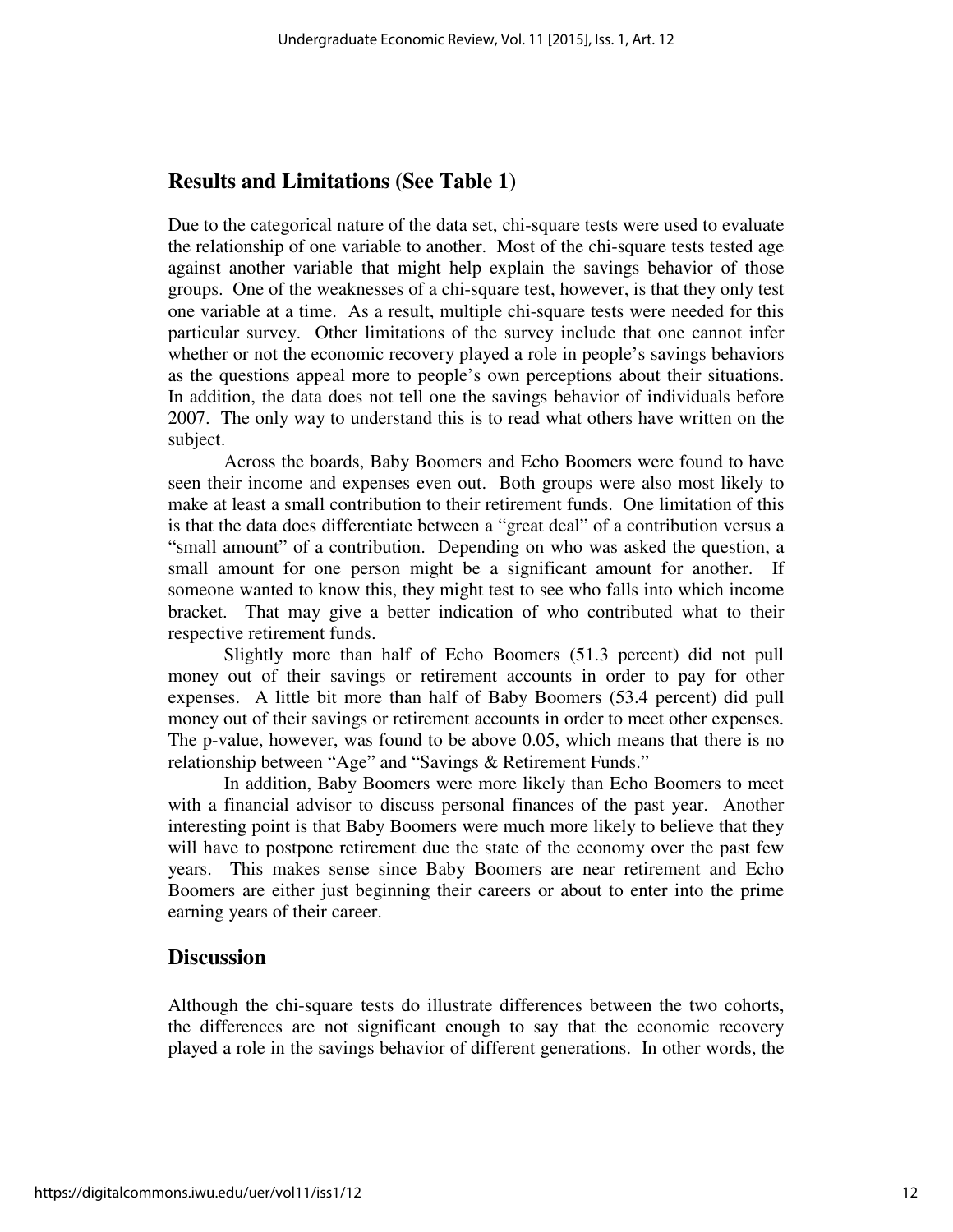savings behavior of consumers has less to do with a particular generation and more to do with a person's perception of their own situation.

 This brings us back to the life-cycle hypothesis. According to the lifecycle hypothesis, a person's savings is small at the beginning of their adult life (early to mid-20s), increases as the person becomes older before decreasing upon actual retirement. As Baby Boomers enter retirement, many will see their savings deplete. At the same time, Echo Boomers will start to see their savings increase. However, it has yet to be determined whether or not the Echo Boomers will save at the same rate as the Baby Boomers did when they were young adults.

 One might even expect Echo Boomers to save at a similar rate as Baby Boomers as many of the former are offspring of the latter. Thus, one would expect them to adopt their parents' habits and preferences at a young age. However, the Great Recession might say otherwise. When the recession hit in late 2007, many people lost their savings. This exogenous shock hit Baby Boomers particularly hard as many of them were in the midst of preparing for retirement. As their savings and retirement funds declined, many Baby Boomers were forced to continue working or return to the work force in order to pay for their expenses and build their retirement funds back up. Seeing how severe the Great Recession was, Echo Boomers might be more cautious with their money and, thus, would be more likely to alter their savings behavior.

 This type of behavior expressed by Echo Boomers is best explained by the concept of "adaptive preferences." Bruckner (2007) asserts that an adaptive preference is a preference that one adopts after consulting the options available to him or her (p. 308). The theory of "adaptive preference formation" was influenced by Jon Elster (Colburn 2011, p. 52). As Colburn (2011, p. 52) puts it, "Preferences that are formed in this way involve an element of adaptation to circumstances." Under adaptive preferences, consumers establish what they prefer based on what they do not have rather than on what they have. To illustrate this point, Elster recounts Aesop and La Fontaine's fable of the Fox and the Grapes. In the story, the fox spies some grapes on a tree. He desires these grapes but is unable to reach them. To justify for his loss, he convinces himself that the grapes are sour and he no longer wants them. In other words, he no longer has any desire for the grapes because he is not able to obtain them (Colburn 2011, p. 53). In the case of Echo Boomers, they would alter their behaviors based on the effects that the Great Recession had on their predecessors. Echo Boomers want to lessen the uncertainty of whether or not they will be able to live a comfortable life in retirement. The fear instilled in them due to the Great Recession will drive them to save more aggressively when they are young adults.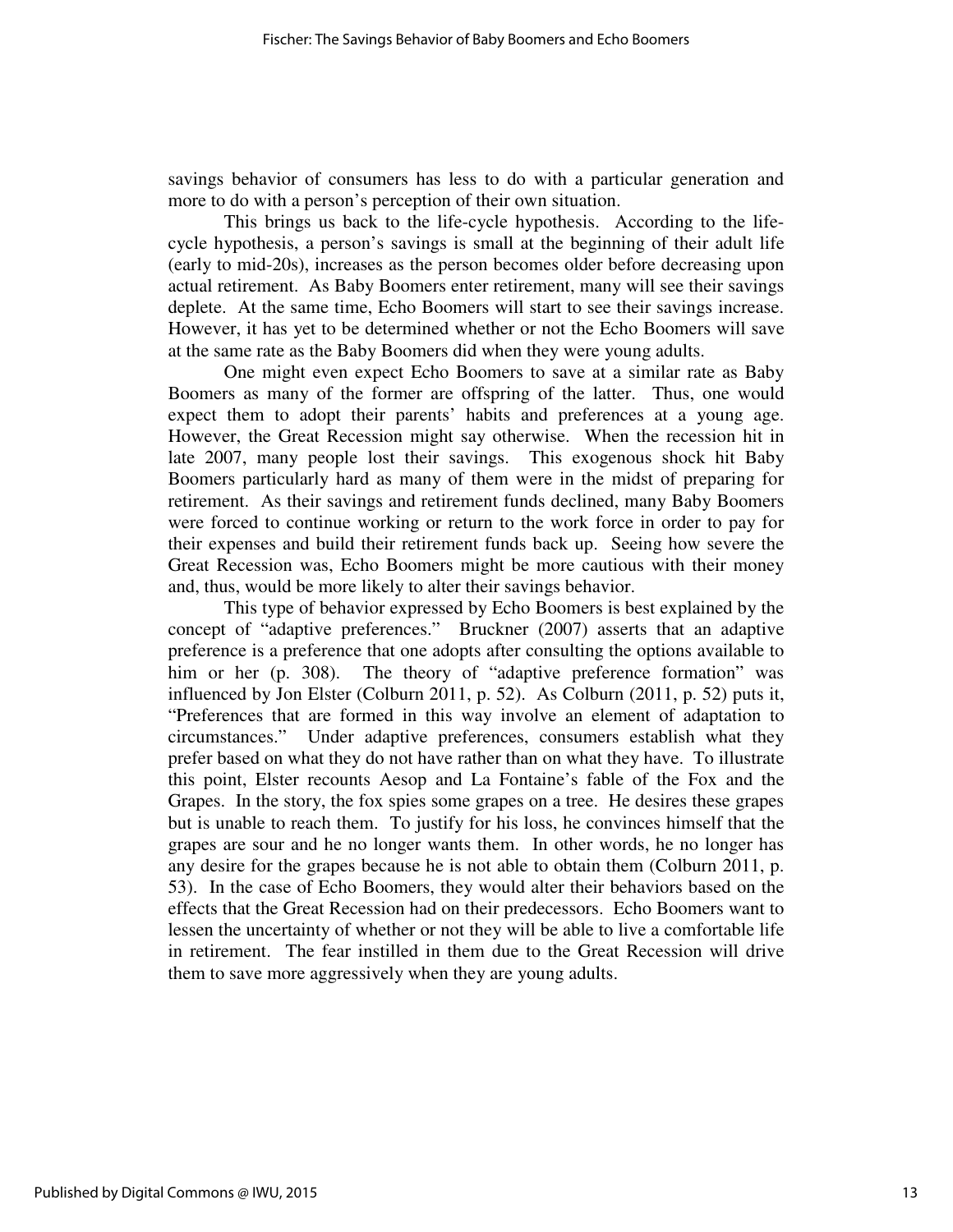## **Conclusions/Policy Recommendations**

This paper has examined the savings behavior of Baby Boomers and Echo Boomers. It is clear that most people are not saving enough for retirement. This has been a consistent downward trend since the early 1980s. Baby Boomers are realizing this today as many of them search for ways to recover the savings they lost as a result of the Great Recession. Echo Boomers do not want to experience the same fate that the older generations are currently facing. Therefore, it is important for young adults to take an active approach today so that they may have financial security tomorrow. The following paragraphs will outline policy recommendations to improve the savings of both the Baby Boomers and Echo Boomers.

 There should be a greater emphasis on educating consumers about saving for retirement. Consumers know that savings is important yet they may not know how to maximize their savings or what is available to help them. The government should, therefore, increase funding for higher education and academic institutions should require all of their students to take classes on personal finance that cover all aspects of financial matters from buying a house to saving for retirement. More knowledge on matters such as these can only serve to help individuals make better informed decisions.

 Another policy initiative can focus on the employer. Because many employees have a retirement fund such as a 401(k) through their employer, then it only makes sense that such a policy aim at the employer assisting the employee. Employers can help employees in a variety of ways. One way is to educate employees on financial matters. Just learning and understanding the value of saving can greatly improve the behavior of employees (Clark and Lusardi 2012, p. 2). Another way employers can help is to offer a savings or retirement plan if they do not already have one, and then require their employers to enroll in the plan. Clark and Lusardi mention that studies have shown that automatic enrollment programs can greatly improve participation rates even among lowincome workers (Clark and Lusardi 2012, p. 2). Implementing ideas like these gives employees a greater sense of security. It also frees the employee up from having to worry about managing a retirement fun because they know the company is taking care of it (Helwig, Higgins, Most, McCune, and Schmitz 2011, para. 11). With less time to worry about saving for retirement, employees can put more focus into their productivity at work which will only help employers.

 A policy that helps Echo Boomers pay off college debt may help to improve their savings. Young adults typically save less than older adults most likely due to lower earnings and different goals such as buying a car. The Echo Boomers are no exception to this trend. However, the Echo Boomers are also facing a situation unique to their generation: college debt. As higher education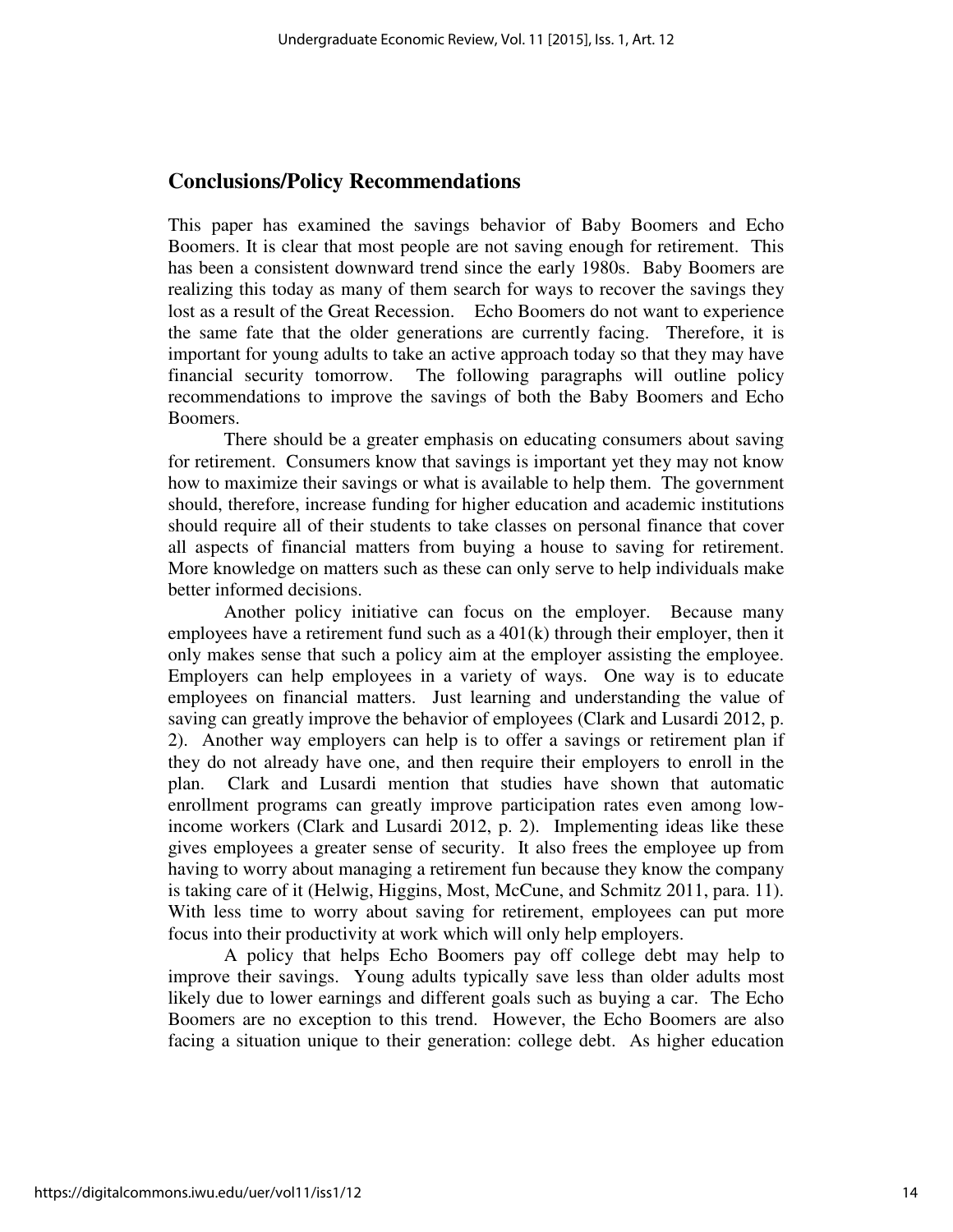becomes increasingly unaffordable, young adults are forced to take out huge loans just to pay for their education. Upon graduating, many discover that they have built up hundreds of thousands of dollars in loans that they will be paying off for years to come. A policy that aims at helping students pay down their debt would allow them to start saving at a young age and, therefore, establish good habits that will serve to benefit them as they age.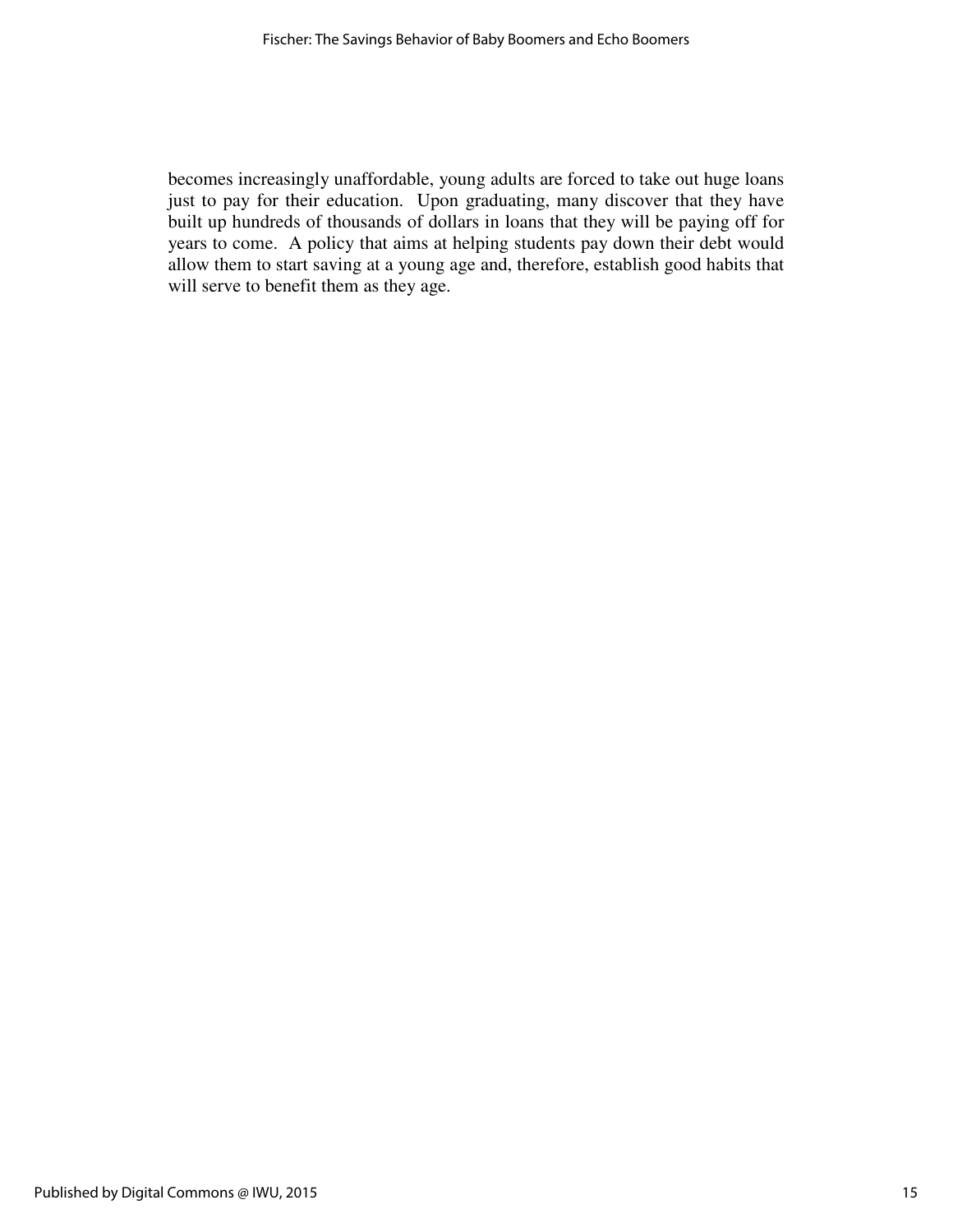## **References**

Alch, M. L. (2000). The Echo-Boom Generation: A Growing Force in American Society. *The Futurist*. Retrieved October 19, 2014, from http://www.msubillings.edu/casfaculty/mclaughlin/Psyx%20332/Documen ts/THE%20EC HO.pdf

Bump, P. (2014, March). Here is When Each Generation Begins and Ends, According to Facts. In *The Atlantic*. Retrieved from http://www.theatlantic.com/national/archive/2014/ 03/here-is-when-each-generation-begins-and-ends-according-tofacts/359589/

- Bruckner, D. W. (2009). In Defense of Adaptive Preferences. *Philosophical Studies, 142(3), 307-324*. doi: 10.1007/s11098-007-9188-7.
- Clark, R. L., and Lusardi, A. (2012). How Employers Can Help New Hires Save for Retirement: Best Practices that Build Long-Term Financial Security. *FINRA: Investor Education Foundation*. Retrieved December 8, 2014, from http://www.finrafoundation.org/web/groups/foundation /@foundation/documents/foundation/p188046.pdf
- Colburn, Ben (Mach 2011). Autonomy and Adaptive Preferences. *Utilitas, 23(1), 52-71*. doi: 10.1017/S0953820810000440
- DeVaney, S.A., & Chiremba, S.T. (2005). Comparing the Retirement Savings of the Baby Boomers and Other Cohorts. *US Bureau of Labor Statistics.* Retrieved October 19, 2014, from http://www.bls.gov/opub/mlr/ cwc/comparing-the-retirement-savings-of-the-Baby-Boomers-and-other cohorts.pdf
- Garson, B. (2013). *Down the Up Escalator: How the 99% Live in the Great Recession*. New York, NY: Random House, Inc.
- Gist, J.R., Wu, K.B., & Ford, C. (1999). *Do Baby Boomers save, and, if so, what for?* Washington, DC, MD: Public Policy Institute, AARP. Retrieved October 19, 2014, from http://assets.aarp.org/rgcenter/econ/9906\_do\_ Boomers.pdf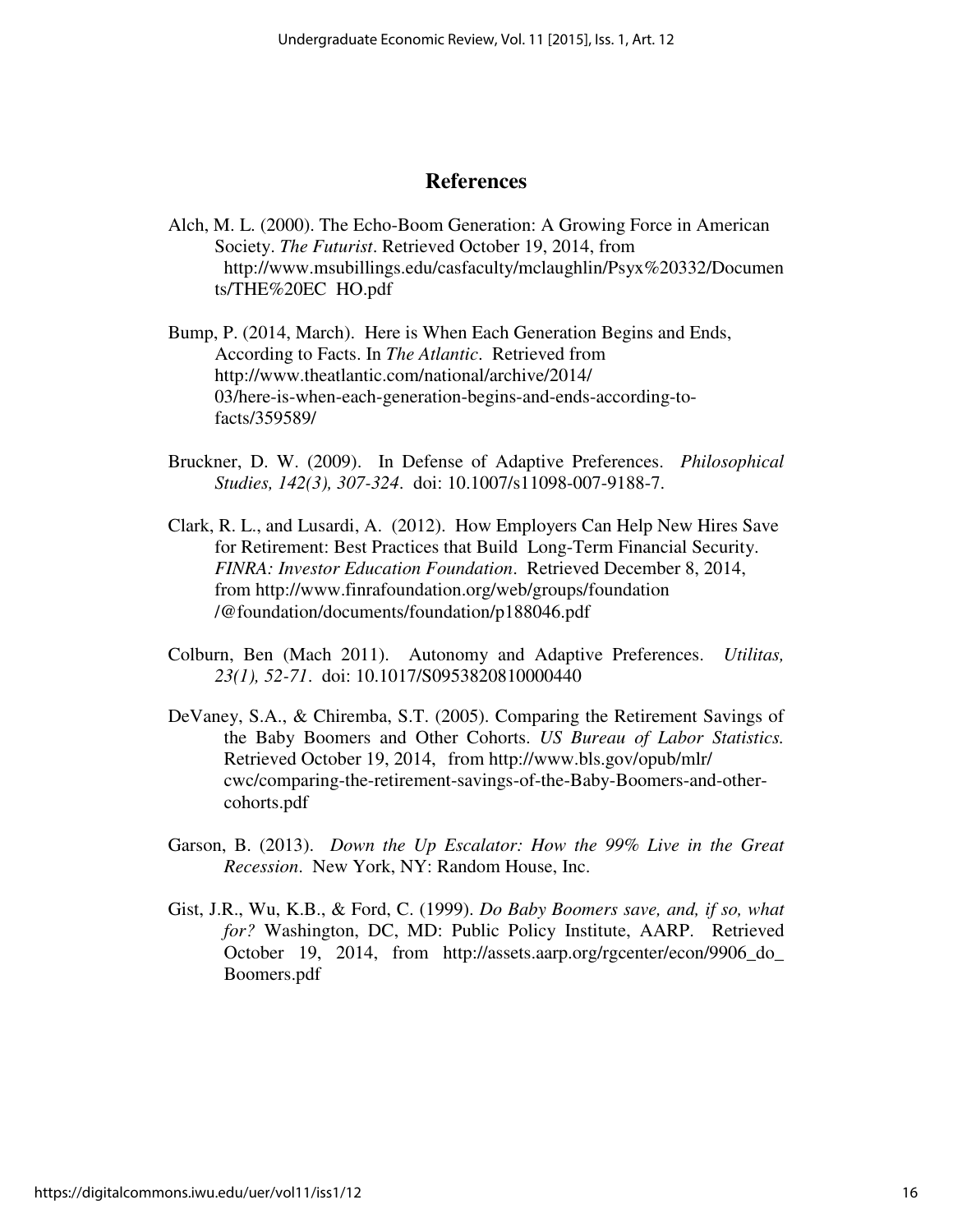- Helwig, D. E., Higgins, J. M., Most, W., McCune, J., and Schmitz, A. J. (2011). Saving for retirement: What can employers do? Retrieved December 8, 2014, from http://www.milliman.com/insight/eb/Saving-for retirement-What-can-employers-do/
- Labonte, M. (2010). The 2007-2009 Recession: Similarities to and Differences from the Past. *Congressional Research Service.* Retrieved October 19, 2014, from http://fas.org/sgp/crs/misc/R40198.pdf
- Lusardi, A. (2001). Explaining Why So Many People Do Not Save. *Center for Retirement Research at Boston College.* Retrieved October 19, 2014, from http://crr.bc.edu/wp-content/uploads/2001/09/wp\_2001-05.pdf
- Mankiw, N. Gregory (2012). *Macroeconomics* (Eighth ed.). New York, NY: Worth Publishers.
- Mosisa, A., & Hipple, S. (2006). Trends in Labor Force Participation in the United States. *Monthly Labor Review*. Retrieved on October 10, 2014, from http://www.bls.gov/opub/mlr/2006/10/art3full.pdf
- Munnell, A. H. & Cook, L. M. (1991). Explaining the Postwar Pattern of Personal Saving. *New England Economic Review*. Retrieved November 18, 2014 from, https://www.bostonfed.org/economic/neer/neer1991 /neer691b.pdf
- Olsen, M. (2012). How the Great Recession Affected America's Generations. In *Employment in New York State*. New York, NY: Department of Labor. Retrieved November 17, 2014 from, http://www.labor.ny.gov/stats /PDFs /enys0713.pdf
- Ratajczak, David (1994). Economic Trends. *Journal of the American Society of CLU &ChFC, 48 (6), 19-20*
- Shih, W. & Allen, M. (2006). Working with Generation-D: Adopting and Adapting to Cultural Learning and Change. *Library Management*. Retrieved from http:// works.bepress.com/cgi/viewcontent.cgi?article  $=1012$ &context=win shih
- Siena Research Institute (August 20-28, September 2-3, 2014). Times Union/Siena College Poll. New York, NY.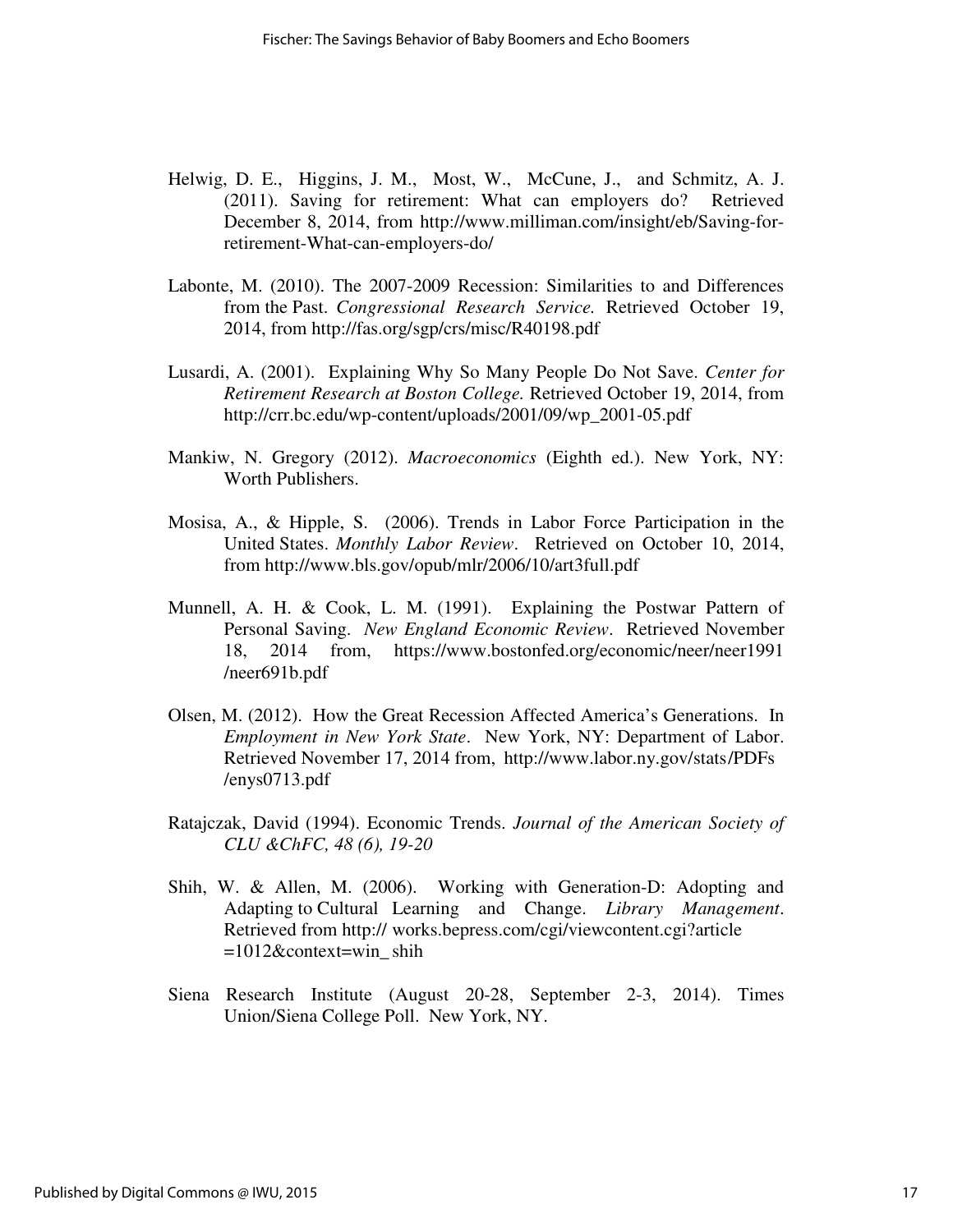- The Recession of 2007-2009 (2012, February). *US Bureau of Labor Statistics*. Retrieved October 29, 2014, from http://www.bls.gov/spotlight/ 2012/recession/pdf/recession\_bls\_spotlight.pdf
- Timmermann, S. (2007). What a Difference a Generation Makes: How Our Life Experiences Shape Our Viewpoints and Behaviors. *Journal of Financial Service Professionals*. Retrieved on October 25, 2014 from http://cdlc-siena.cdlc.org/illiad/illiad.dll?Action=10&Form=75&Value =60050
- Zick, C. D., Mayer, R. N., & Glaubitz, K. (2012). The Kids Are All Right: Generational Differences in Responses to the Great Recession. *Journal of Financial Counseling and Planning*. Retrieved from https://www.afcpe. org/assets/pdf/v23\_j1.pdf